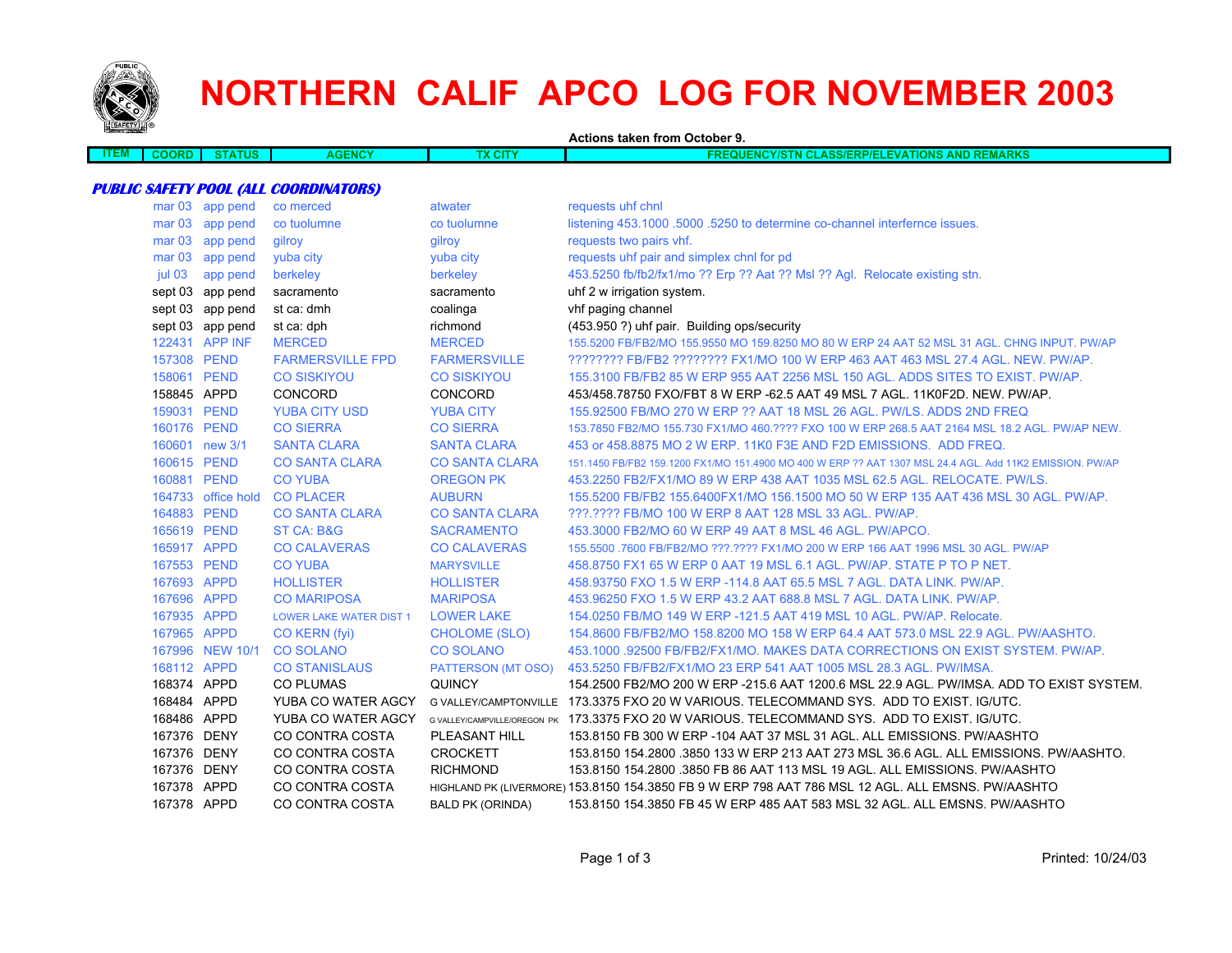|                                | 167378 APPD |                           | CO CONTRA COSTA                               |                         | KRAGOR PK (CLAYTON) 153.8150 154.3850 FB 45 W ERP 409 AAT 577 MSL 27 AGL. ALL EMSNS. PW/AASHTO             |
|--------------------------------|-------------|---------------------------|-----------------------------------------------|-------------------------|------------------------------------------------------------------------------------------------------------|
|                                | 168378 APPD |                           | CO CONTRA COSTA                               | PLEASANT HILL           | 154,2050 .3850 FB 300 W ERP 151,2050 FX1 -104 AAT 37 MSL 31 AGL, ALL EMISSIONS, PW/AASHTO                  |
|                                | 168591 APPD |                           | CO CONTRA COSTA                               | PLEASANT HILL           | 154.2050 .3850 FB 300 W ERP 151.2050 FX1 -104 AAT 37 MSL 31 AGL. ALL EMISSIONS. PW/AASHTO                  |
|                                | 168591 APPD |                           | CO CONTRA COSTA                               |                         | HIGHLAND PK (LIVERMORE) 153.8150 154.3850 FB 9 W ERP798 AAT 786 MSL 12 AGL. ALL EMSNS. PW/AASHTO           |
|                                | 168591 APPD |                           | CO CONTRA COSTA                               | <b>BALD PK (ORINDA)</b> | 153.8150 154.3850 FB 45 W ERP 485 AAT 583 MSL 32 AGL. ALL EMSNS. PW/AASHTO                                 |
|                                | 168591 APPD |                           | CO CONTRA COSTA                               |                         | KRAGOR PK (CLAYTON) 153.8150 154.3850 FB 45 W ERP 409 AAT 577 MSL 27 AGL. ALL EMSNS. PW/AASHTO             |
|                                | 168599 APPD |                           | CO SANTA CLARA                                | <b>SAN JOSE</b>         | 155.7600 FB/FB2 10 W ERP -39 AAT 25.9 MSL 14.9 AGL. PW/AP. ADDS TO EXIST 8K10F1E SYSTEM.                   |
|                                | 168635 APPD |                           | CO SUTTER                                     | PL GROVE/YUBA CI        | 154.0850 MO 100 W ERP. FIRE TACTICAL. PW/AP.                                                               |
|                                | 168656 APPD |                           | <b>CO MONTEREY</b>                            | <b>SALINAS</b>          | 452/457.2250 FXO/FX1 200 W ERP -54.5 AAT 21 MSL 38.7 AGL. RELOCATE EXIST. PW/AP                            |
|                                | 168658 APPD |                           | CO MONTEREY                                   | <b>SALINAS</b>          | 156.060 FX1 280 W ERP -54.5 AAT 21 MSL 38.7 AGL. RELOCATE EXIST. PW/AP                                     |
|                                | 168681 APPD |                           | <b>CO MONTEREY</b>                            | SALINAS                 | 155.5950 155.7300 FX1 158.8500 159.0900 fb 280 W ERP -54.5 AAT 21 MSL 38.7 AGL. RELOCATE EXIST. PW/AP      |
|                                | 168703 APPD |                           | <b>CO MONTEREY</b>                            | <b>SALINAS</b>          | 458.5250 FX1 150 W ERP -54.5 AAT 21 MSL 38.7 AGL. RELOCATE EXIST. PW/AP                                    |
|                                | 168704 APPD |                           | <b>CO MONTEREY</b>                            | <b>SALINAS</b>          | 458.4000 FX1 110 W ERP -54.5 AAT 21 MSL 38.7 AGL. RELOCATE EXIST. PW/AP                                    |
|                                | 168705 APPD |                           | <b>CO MONTEREY</b>                            | <b>SALINAS</b>          | 156.0150 FX1 170 W ERP -54.5 AAT 21 MSL 38.7 AGL. RELOCATE EXIST. PW/AP                                    |
|                                |             | 168710 NEW 10/22 CO BUTTE |                                               | FOR RNCH/BLOOMER/SUNSET | 154.7250 FB/FB2 40 W ERP 462.9 AAT 1049 MSL 47.2 AGL. ADDS TO EXIST SYSTEM. PW/AP                          |
|                                |             | 168711 NEW 10/22 CO BUTTE |                                               | FOR RNCH/BLOOMER/SUNSET | 000.0000 FB/MO 40 W ERP 462.9 AAT 1049 MSL 47.2 AGL. NEW. PW/AP                                            |
|                                |             | 168722 NEW 10/22 CO BUTTE |                                               | BLOOMER/SUNSET          | 155.9400 FB/MO 48 W ERP 353.5 AAT 1010 MSL 49 AGL. ADDS TO EXIST SYSTEM. PW/AP                             |
|                                |             | 168713 NEW 10/22 CO BUTTE |                                               | <b>FOREST RANCH</b>     | 153.9200 FB/FB2 40 W ERP 237.6 AAT 1049 MSL 47.2 AGL. ADDS TO EXIST SYSTEM. PW/AP.                         |
|                                |             | 168728 NEW 10/22 OAKDALE  |                                               | <b>OAKDALE</b>          | 154.2350 153.7700 FB/MO 45 W ERP 11.9 AAT 49 MSL 28 AGL. PW/IMSA.                                          |
|                                |             | 168729 NEW 10/22 ESCALON  |                                               | <b>ESCALON</b>          | 155.1000 FB2 158.9400 MO 50 W ERP 13.3 AAT 37 MSL 12 AGL. PW/IMSA.                                         |
|                                |             |                           | 168730 NEW 10/22 CO STANISLAUS                | PATTERSON               | 153.7700 FB 154.4300 FB/FB2 35 W ERP -0.6 AAT 335 MSL 20.4 AGL. ADDS TO EXIST SYS. PW/IMSA                 |
|                                |             |                           | 168731 NEW 10/22 CO STANISLAUS                | <b>PATTERSON</b>        | 154.9950 155.1150 158.7300 158.8650 FB2 35 W ERP -0.6 AAT 335 MSL 20.4 AGL. ADDS TO EXIST SYS. PW/IMSA     |
|                                |             | 168752 new 10/23 MARINA   |                                               | SALINAS                 | 155.7750 FX1 140 W ERP -54.5 AAT 21 MSL 38.7 AGL. RELOCATE. PW/AP.                                         |
|                                |             |                           | 168753 new 10/23 CO MONTEREY                  | SALINAS                 | 154.7250 .7850 .8150 FX1 320 W ERP -54.5 AAT 21 MSL 38.7 AGL. RELOCATE EXIST. PW/AP                        |
|                                |             |                           | 168758 new 10/23 CO STANISLAUS                | PATTERSON               | 453.1750 154.1000 FB2/FX1/MO 159.0150 FX1 100 W ERP 556.8 AAT 982 MSL 28.3 AGL. ADDS TO EXIST SYS. PW/IMSA |
|                                | 168765 DENY |                           | <b>OROVILLE</b>                               | <b>OROVILLE</b>         | 158.8650 FB2 -5.6 AAT 105 MSL 27.5 AGL. DEL 155.7600. PW/AASHTO. NOTE BUTTE CO IMPACT.                     |
|                                |             |                           | 168782 new 10/23 CO MONTEREY                  | <b>SALINAS</b>          | MED 1-10 FX1 300 W ERP -54.5 AAT 21 MSL 38.7 AGL, RELOCATE EXIST, PW/AP                                    |
|                                |             |                           |                                               |                         |                                                                                                            |
| <i><b>470-512 MHz POOL</b></i> |             |                           |                                               |                         |                                                                                                            |
|                                |             | nov 02 app pend           | st ca: oes                                    | bay area (coord chnl)   | ???.???? Fb/fb2/fx1/mo ?? W erp ?? Aat ??msl ??agl. Bay inter-agency intercom.                             |
|                                |             | aug 03 app pend           | san mateo                                     | san mateo               | 482.98750 fb2/mo 274 w erp 85 aat 221 msl 9 agl. Pw. Add freq to exist system.                             |
|                                |             | 168553 NEW 10/16 SKIP MAY |                                               | VACAVILLE (MT VACA)     | 490.53750 FB6/MO6 22 W ERP 619 AAT 823 MSL 52 AGL. IG/TIA.                                                 |
|                                |             | 168554 NEW 10/16 SKIP MAY |                                               | VACAVILLE (MT VACA)     | 490.31250 FB6/MO6 22 W ERP 619 AAT 823 MSL 52 AGL. IG/TIA.                                                 |
|                                |             |                           | <b>800 MHz PUBLIC SAFETY (GP, YP, GF, YF)</b> |                         |                                                                                                            |
|                                |             | sept 03 app pend          | st ca:dmh                                     | coalinga                | 3 of following: 855,856,857,859,860.4625 GP channels. 112 w erp @ 135°/3° down, 574' msl ? Aat ? Agl       |
|                                | oct 03 APPD |                           | co contra costa                               | clayton                 | 867.18750 fb/fb2/mo 50 w erp -92 aat 69 agl 7 agl. Gf                                                      |
|                                | oct 03 APPD |                           | co contra costa                               | martinez                | 867.87500 fb/fb2/mo 50 w erp -51 aat 2 msl 8 agl. Gf.                                                      |
|                                | oct 03 APPD |                           | co contra costa                               | richmond                | 866.66250 fb/fb2/mo 50 w erp -27 aat 6.6 msl 6 agl. Gf.                                                    |
|                                |             | 156156 APP INF            | CHABOT-LOS POSADAS HAYWARD                    |                         | 858.96250 FB2/MO 65 W ERP ?? AAT 12.1 MSL 10.5 AGL. NEW GP/AP.                                             |
|                                | 167463 PEND |                           | <b>CO NAPA</b>                                | <b>ST HELENA</b>        | 856,96250 FB 135 W ERP -191.5 AAT 73 MSL 27.4 AGL, GP/AP. ADDS TO EXIST SYSTEM.                            |
|                                | 167736 APPD |                           | ST CA: CDC                                    | <b>DELANO</b>           | 857 858 859 860.96250 FB2/MO 180 W ERP@090 21.3 AAT 78 MSL 25.6 AGL. YP. NEW FACILITY.                     |
|                                | 168015 APPD |                           | <b>ROSEVILLE</b>                              | <b>ROSEVILLE</b>        | 867.23750 .96250 868.46250 .68750 .8750 FB/FB2 100 W ERP 12.4 AAT 73.2 MSL 25 AGL. YF/AP. ADD 2ND SITE.    |

168143 APPD NEXTEL MODESTO 19 PAGES 1 KW ERP 26.2 AAT 27.4 MSL 24.7 AGL. YX/ITA. NO IMPACT SEEN. 168144 APPD NEXTEL PL HILL 13 PAGES 1 KW ERP -89.9 AAT 39 MSL 15.2 AGL. YX/ITA. NO IMPACT SEEN.